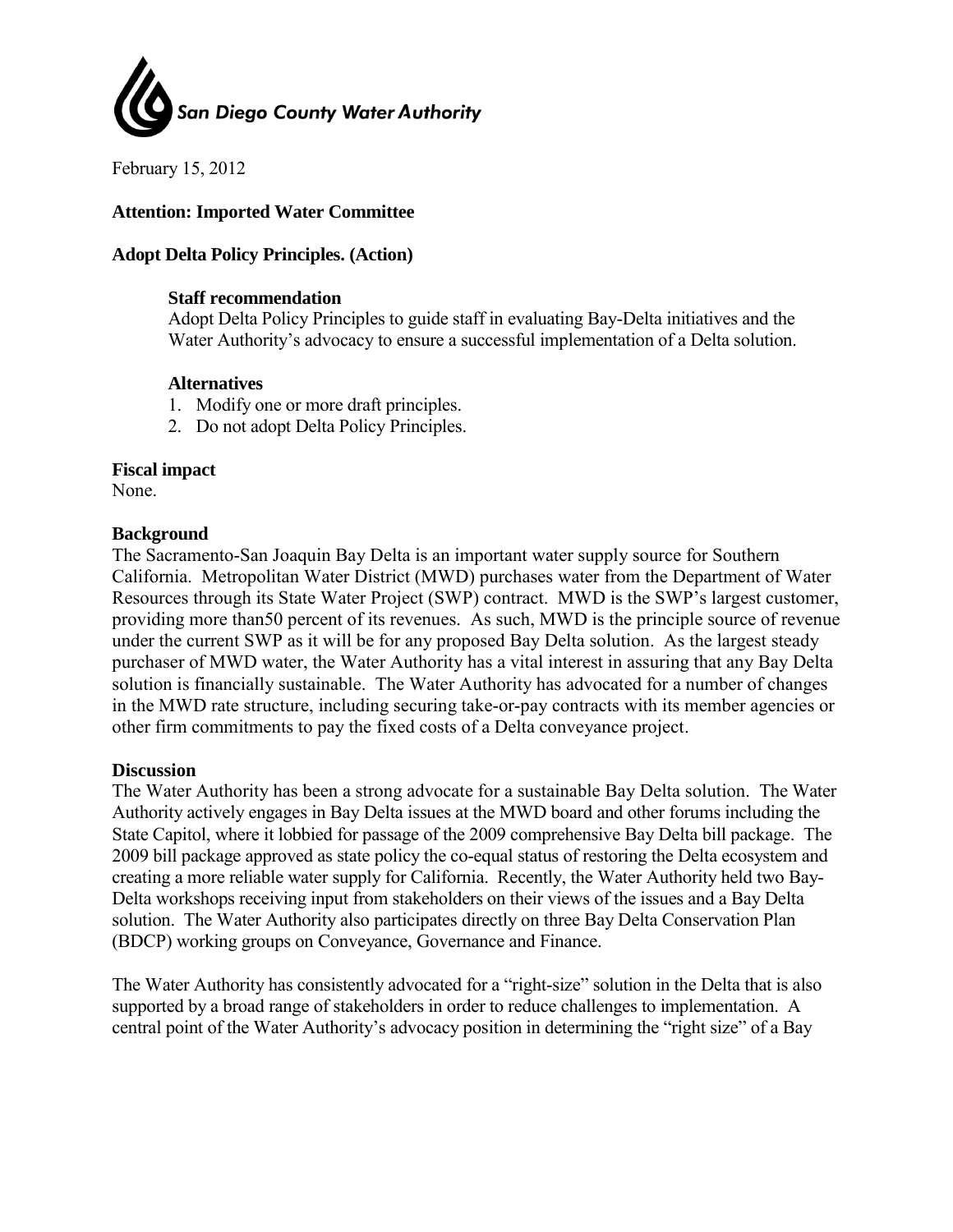Imported Water Committee February 15, 2012 Page 2 of 4

Delta solution is clear commitments to pay through take-or-pay contracts or legal equivalent to pay the fixed costs of a project.

The Delta Policy Principles will help guide staff as they evaluate the BDCP and other projects and actions relating to the Bay Delta solution. Draft principles were presented to this committee for review last month; the attached recommended principles reflect comments received on the prior draft.

| Prepared by: Debbie S. Discar-Espe, Senior Water Resources Specialist |
|-----------------------------------------------------------------------|
| Reviewed by: Jeff Volberg, Government Relations Manager               |
| Amy I. Chen, MWD Program Chief                                        |
| Approved by: Dennis A. Cushman, Assistant General Manager             |
|                                                                       |
| Attachment: Delta Policy Principles                                   |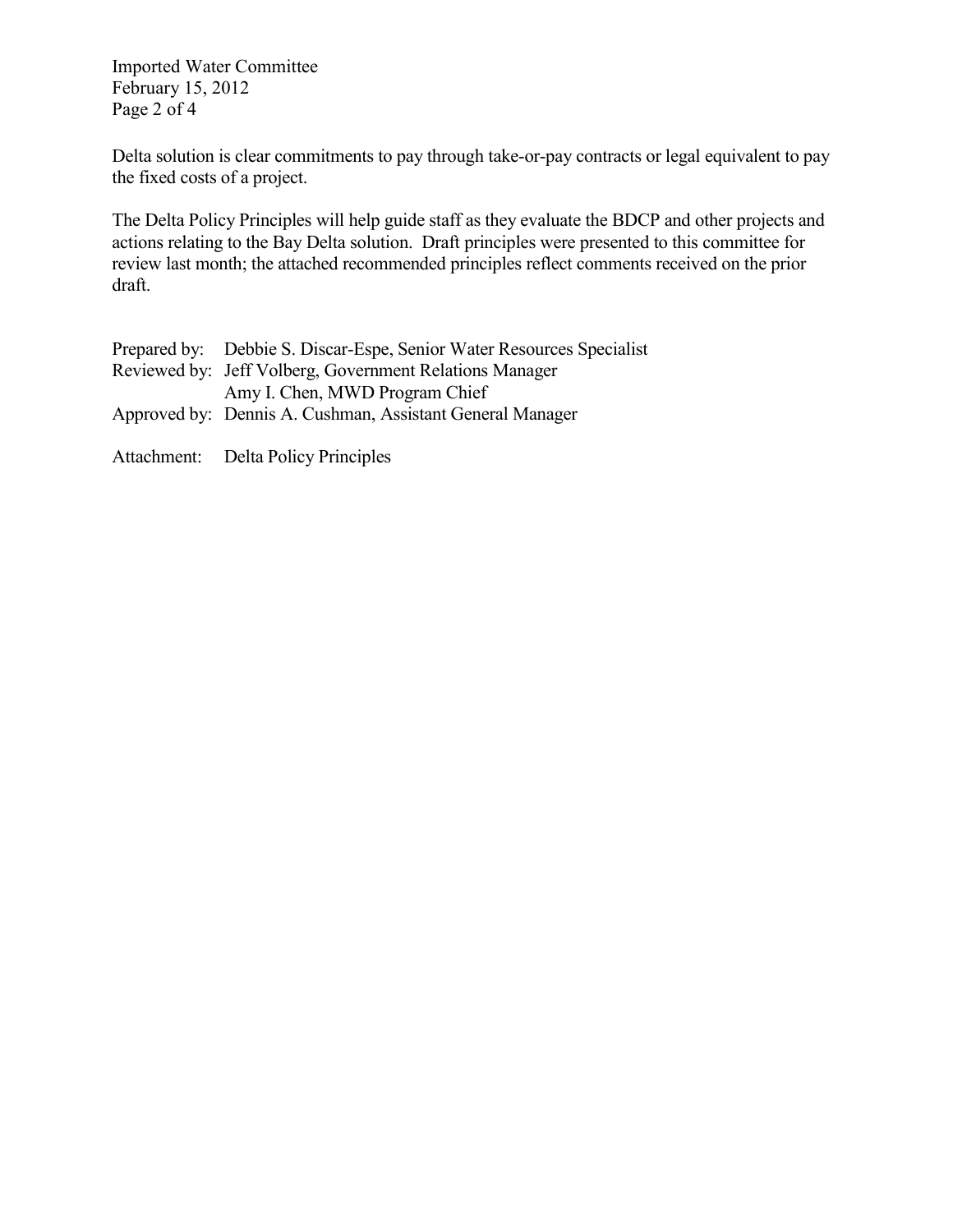Imported Water Committee February 15, 2012 Page 3 of 4

## **San Diego County Water Authority Delta Policy Principles**

The San Diego County Water Authority Board of Directors supports a Bay Delta solution that will meet the co-equal goals and provide San Diego County with a reliable, high-quality supply of affordable, imported water consistent with the Water Authority's Urban Water Management Plan and Regional Facilities Optimization and Master Plan. The adopted policy principles will guide staff in evaluating projects and actions concerning the Bay-Delta.

Water Supply Reliability

- Continue to support the co-equal goals of water supply reliability and environmental restoration embodied in the 2009 Delta bill package.
- Support deliberative processes that are designed to ensure a meaningful dialogue with all stakeholders in order to reduce future conflicts and challenges to implementation of a Bay Delta solution.
- Provide regulatory certainty and predictable supplies to help meet California's water needs in the long-term.
- Encourage a Bay Delta solution that acknowledges, integrates and supports the development of water resources at the local level including water use efficiency, seawater and brackish water desalination, groundwater storage and conjunctive use, and recycled water including direct and indirect potable reuse.
- Improve the ability of water-users to divert water from the Delta during wet periods, when impacts on fish and ecosystem are lower and water quality is higher.
- Encourage the development of a statewide water transfer market that will improve water management.
- Support improved coordination of Central Valley Project and State Water Project (SWP) operations.

## Ecosystem Restoration

- Restore the Bay-Delta ecosystem consistent with the requirements established under the state Natural Community Conservation Plan and the federal Habitat Conservation Plan, taking into account all factors that have degraded Bay-Delta habitat and wildlife.
- Work with all stakeholders to ensure a meaningful dialogue and that ecosystem restoration issues are addressed in an open and transparent process.

## Finance and Funding

- Encourage and support a Bay Delta solution and facilities that are cost-effective when compared with other water supply development options for meeting Southern California's water needs.
- Require the total cost of any Bay Delta solution be identified before financing and funding decisions are made. The total cost must include the cost of facilities, mitigation and required or negotiated ecosystem restoration.
- Allocate costs of the Bay-Delta solution to stakeholders in proportion to benefits they receive.